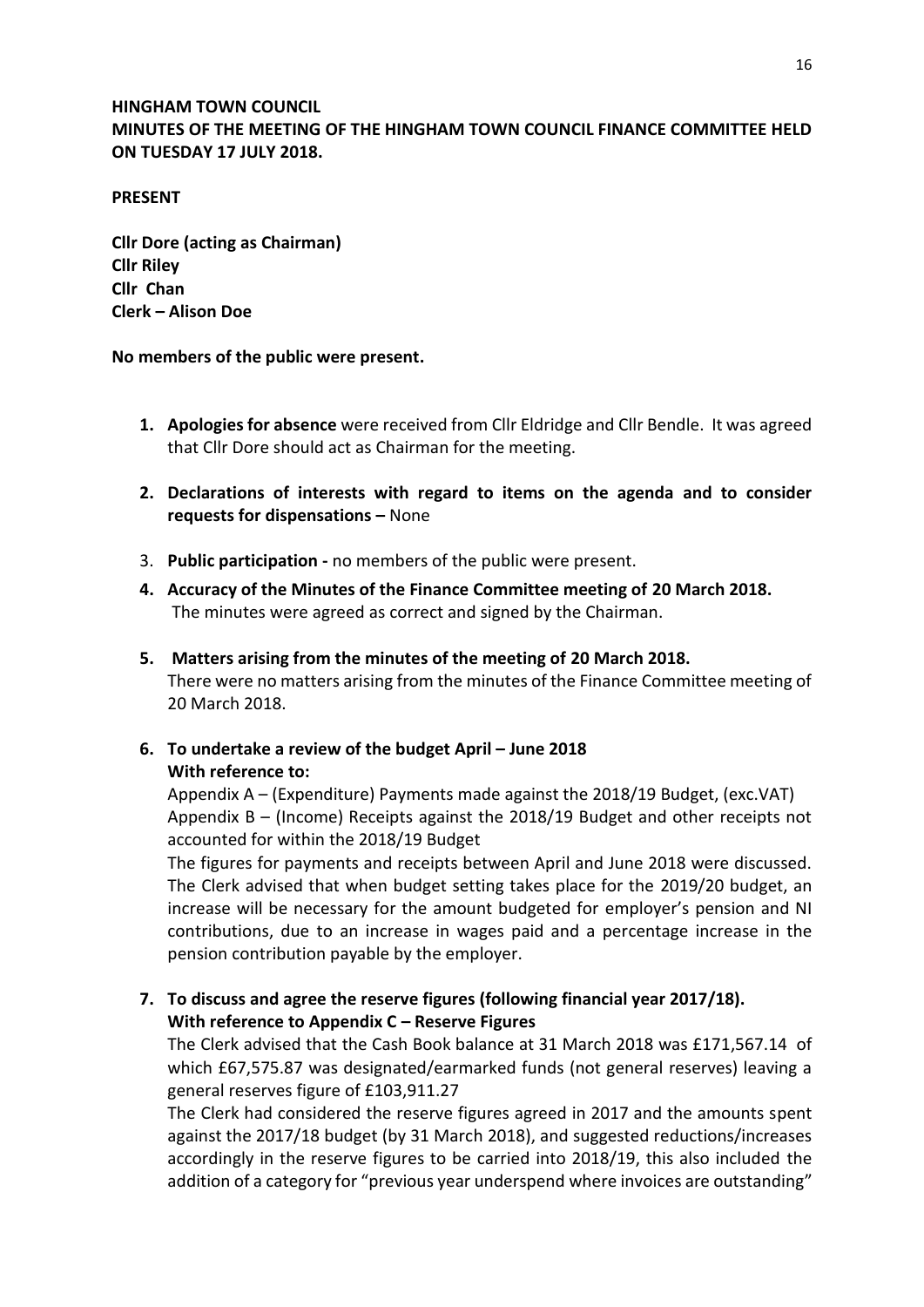to allow invoices to be allocated accordingly against the relevant underspent amount. The Clerk confirmed that invoices were outstanding from 2017/18 for tree work and for the Community Car Scheme. The draft figures were agreed as suggested and the Clerk will incorporate them into the Reserve Policy document.

| ັ<br><b>ACCOUNTS FOR PAYMENT 17 JULY 2018</b> |                               |                              |         |  |  |  |  |  |
|-----------------------------------------------|-------------------------------|------------------------------|---------|--|--|--|--|--|
|                                               |                               |                              |         |  |  |  |  |  |
| <b>TOTAL</b>                                  | PAYEE                         | <b>DETAILS</b>               | VAT     |  |  |  |  |  |
| £<br>922.10                                   | <b>D RAMM</b>                 | WAGES (5WKS 874.88)          |         |  |  |  |  |  |
|                                               |                               | CLEANING PRODUCTS (7.90)     | 1.31    |  |  |  |  |  |
|                                               |                               |                              |         |  |  |  |  |  |
|                                               |                               | WOODSTAIN (39.32)            | 6.55    |  |  |  |  |  |
| 829.72<br>£                                   | A DOE                         | <b>WAGES</b>                 |         |  |  |  |  |  |
| 606.28<br>£                                   | <b>EON</b>                    | <b>STREET LIGHT ENERGY</b>   | 101.05  |  |  |  |  |  |
| 294.19<br>£                                   | K AND M LIGHTING SERVICES LTD | <b>MAINTENANCE CONTRACT</b>  | 49.03   |  |  |  |  |  |
| £<br>40.64                                    | <b>NEST</b>                   | PENSION                      |         |  |  |  |  |  |
| 1,616.80<br>£                                 | <b>ZURICH</b>                 | ANNUAL INSURANCE             |         |  |  |  |  |  |
| 250.00<br>£                                   | <b>SPIRE SOLICITOR</b>        | <b>TOILET TRANSFER</b>       |         |  |  |  |  |  |
| £<br>5,000.00                                 | HINGHAM RECTORY BOWLS CLUB    | <b>GRANT HEATING/WINDOWS</b> |         |  |  |  |  |  |
| £<br>619.98                                   | <b>HMRC</b>                   | TAX/NI                       |         |  |  |  |  |  |
|                                               |                               |                              |         |  |  |  |  |  |
| 10,179.71<br>£                                | <b>TOTAL</b>                  |                              |         |  |  |  |  |  |
|                                               |                               |                              |         |  |  |  |  |  |
|                                               |                               | <b>TOTAL VAT</b>             | £157.94 |  |  |  |  |  |

### **8. To agree the Accounts for Payment**

The Accounts for payment were agreed as below and the cheques signed.

#### **9. To undertake the internal financial check April – June 2018.**

A random sample of transactions were cross referenced – between the cashbook, paying in book, cheque book, minutes, receipt book and invoices. No errors were found.

The meeting ended at 8.15pm

SIGNED……………………………………………………………………CHAIRMAN 20 NOVEMBER 2018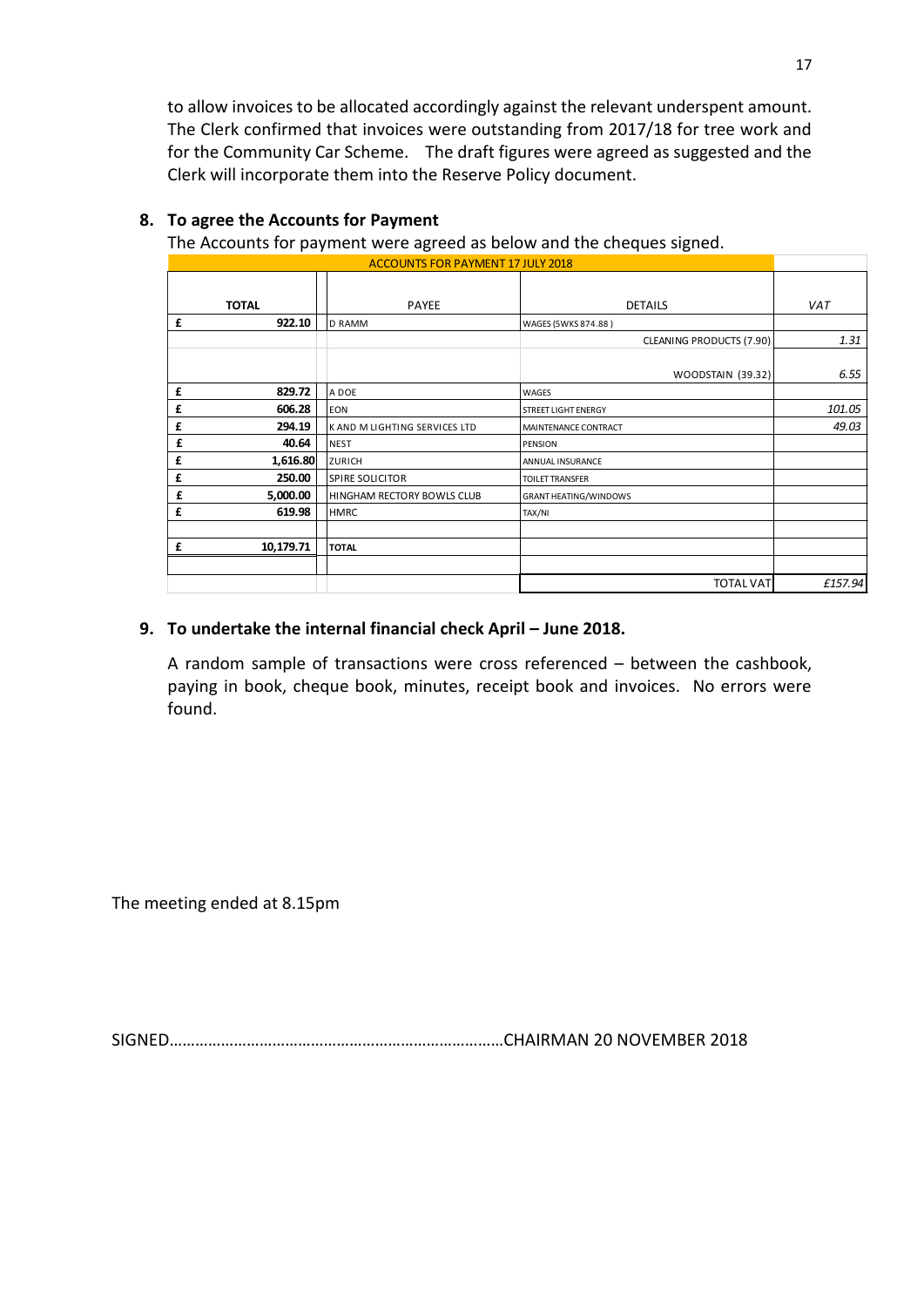| % OF<br><b>BUDGET</b><br>SPENT | General projected expenditure not including CIL, CAPITAL,<br><b>EVENTS or RESERVES</b> |            |           |            |              |
|--------------------------------|----------------------------------------------------------------------------------------|------------|-----------|------------|--------------|
|                                |                                                                                        |            | NET       | <b>VAT</b> | <b>TOTAL</b> |
| 2.17%                          | Contingency                                                                            | £5,000.00  | £108.33   | £21.67     | £130.00      |
|                                | <b>Footway lighting</b>                                                                |            |           |            |              |
| 21.40%                         | <b>Energy</b>                                                                          | £7,000.00  | £1,497.78 | £299.56    | £1,797.34    |
| 18.39%                         | Maintenance                                                                            | £4,000.00  | £735.48   | £147.09    | £882.57      |
| 25.00%                         | <b>Repairs</b>                                                                         | £1,000.00  | £250.00   | £50.00     | £300.00      |
| 0.00%                          | Replacements                                                                           | £3,000.00  | £0.00     |            | £0.00        |
|                                |                                                                                        |            |           |            |              |
| 16.56%                         | <b>TOTAL</b>                                                                           | £15,000.00 | £2,483.26 | £496.65    | £2,979.91    |
|                                | <b>Open spaces</b>                                                                     |            |           |            |              |
| 24.13%                         | Handyman salary                                                                        | £7,000.00  | £1,688.96 |            | £1,688.96    |
| 22.04%                         | Grasscutting                                                                           | £11,000.00 | £2,424.45 | £484.89    | £2,909.34    |
| 0.00%                          | Trees, ditches                                                                         | £4,000.00  | £0.00     |            | £0.00        |
| 9.62%                          | Maintenance/equipment                                                                  | £100.00    | £9.62     | £0.99      | £10.61       |
| 0.00%                          | Church Yard repairs/Maintenance                                                        | £500.00    | £0.00     |            | £0.00        |
| 0.00%                          | Cemetery refurbishment                                                                 | £300.00    | £0.00     |            | £0.00        |
| 0.00%                          | Cemetery / memorial repairs                                                            | £1,000.00  | £0.00     |            | £0.00        |
| 0.00%                          | Skatepark                                                                              | £100.00    | £0.00     |            | £0.00        |
| 0.00%                          | <b>Church Lights</b>                                                                   | £60.00     | £0.00     |            | £0.00        |
| 0.00%                          | signs                                                                                  | £200.00    | £0.00     |            | £0.00        |
| 17.00%                         | <b>TOTAL</b>                                                                           | £24,260.00 | £4,123.03 | £485.88    | £4,608.91    |
|                                | <b>Amenities</b>                                                                       |            |           |            |              |
| 0.00%                          | Church clock repairs, maintenance                                                      | £500.00    | £0.00     |            | £0.00        |
| 0.00%                          | <b>Bus shelters</b>                                                                    | £500.00    | £0.00     |            | £0.00        |
| 0.00%                          | Community car scheme                                                                   | £2,500.00  | £0.00     |            | £0.00        |
| 0.00%                          | Christmas tree, lights                                                                 | £300.00    | £0.00     |            | £0.00        |
|                                | <b>Town sign</b>                                                                       | £0.00      | £0.00     |            | £0.00        |
| 17.79%                         | Toilet cleaning products/holiday cover                                                 | £655.00    | £116.54   | £10.40     | £126.94      |
| 25.44%                         | Toilet cleaning salary                                                                 | £2,775.00  | £706.09   |            | £706.09      |
| 15.50%                         | Rates, cemetery, water incfairland                                                     | £140.00    | £21.70    |            | £21.70       |
| 0.00%                          | Dog bin emptying                                                                       | £600.00    | £0.00     |            | £0.00        |
|                                | 0.00% replacement bins (dog/litter/grit)                                               | £200.00    | £0.00     |            | £0.00        |
|                                |                                                                                        |            |           |            |              |
| 10.33%                         | <b>TOTAL</b>                                                                           | £8,170.00  | £844.33   | £10.40     | £854.73      |

## Appendix A – (Expenditure) Payments made against the 2018/19 Budget, (exc.VAT)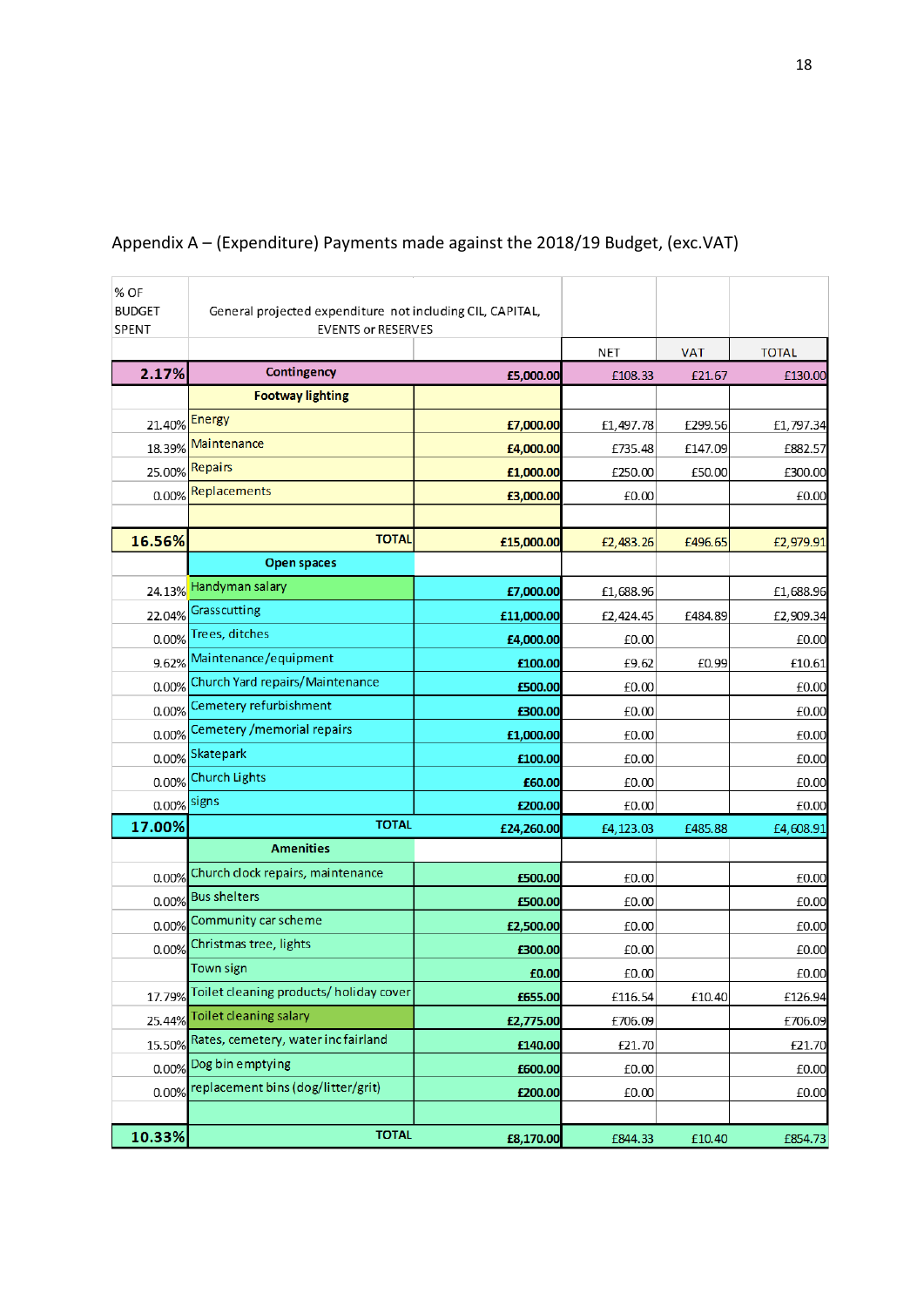# Continued overleaf…

|         | <b>Administration</b>                   |            |            |           |            |
|---------|-----------------------------------------|------------|------------|-----------|------------|
| 27.81%  | Clerk's salary                          | £10,500.00 | £2,920.50  |           | £2,920.50  |
| 0.00%   | website                                 | £30.00     | £0.00      |           | £0.00      |
|         | 7.66% Stationery, post, phone           | £300.00    | £22.99     |           | £22.99     |
| 100.00% | Chair's allowance                       | £369.00    | £369.00    |           | £369.00    |
|         | 36.87% NI-employers contribution        | £300.00    | £110.62    |           | £110.62    |
| 0.00%   | Insurance                               | £2,000.00  | £0.00      |           | £0.00      |
|         | 0.00% storage room hire                 | £250.00    | £0.00      |           | £0.00      |
| 0.00%   | <b>Hall hire</b>                        | £450.00    | £0.00      |           | £0.00      |
|         | 57.37% Subs/training                    | £750.00    | £430.31    |           | £430.31    |
| 20.42%  | Audit                                   | £600.00    | £122.50    |           | £122.50    |
|         | 0.00% Advertising/publicity             | £800.00    | £0.00      |           | £0.00      |
|         | 0.00% Elections                         | £800.00    | £0.00      |           | £0.00      |
| 60.00%  | Payroll admin fees                      | £120.00    | £72.00     |           | £72.00     |
|         | 20.45% Printing costs lease and metered | £650.00    | £132.93    | £25.71    | £158.64    |
| 36.94%  | <b>PENSION</b>                          | £50.00     | £18.47     |           | £18.47     |
| 100.00% | <b>CLERKS ALLOWANCE HEATING/ELEC</b>    | £216.00    | £216.00    |           | £216.00    |
| 24.28%  | <b>TOTAL</b>                            | £18,185.00 | £4,415.32  | £25.71    | £4,441.03  |
|         | <b>Grants and Donations</b>             |            |            |           |            |
| 0.00%   |                                         | £2,000.00  | £0.00      |           | £0.00      |
|         |                                         |            |            |           |            |
| 0.00%   | <b>TOTAL</b>                            | £2,000.00  | £0.00      | £0.00     | £0.00      |
|         | <b>S137</b>                             |            |            |           |            |
|         | 0.00% general                           | £100.00    | £0.00      |           | £0.00      |
| 7.50%   | <b>Automated Defibrillator</b>          | £200.00    | £15.00     |           | £15.00     |
|         |                                         |            |            |           |            |
| 5.00%   | <b>TOTAL</b>                            | £300.00    | £15.00     | £0.00     | £15.00     |
|         |                                         |            |            |           |            |
| 16.44%  | <b>TOTAL</b>                            | £72,915.00 | £11,989.27 | £1,040.31 | £13,029.58 |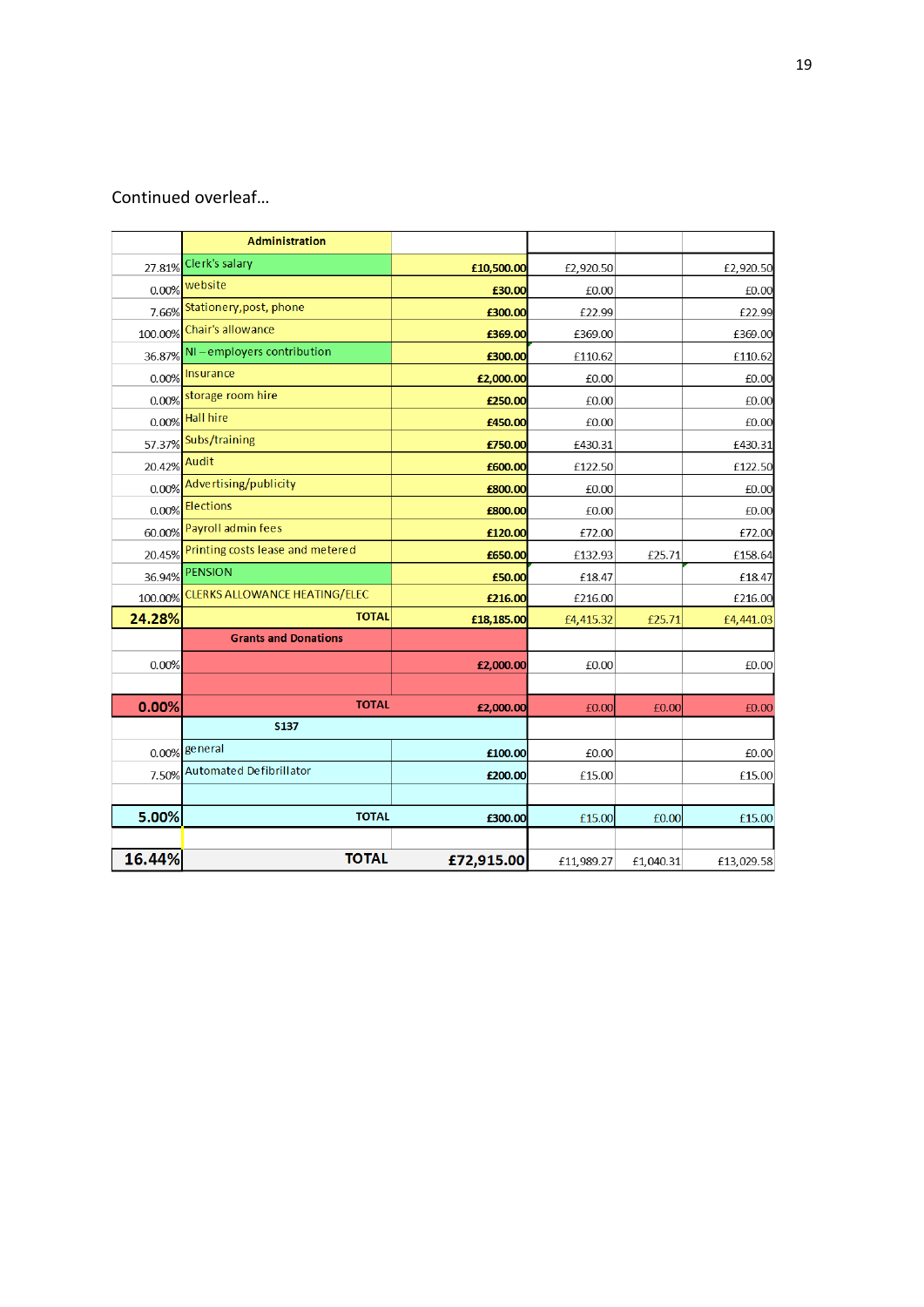Appendix B – (Income) Receipts against the 2018/19 Budget and other receipts not accounted for within the 2018/19 Budget

|                 | 2018/19 Budget as agreed 02 January 2018                   |            |                       |
|-----------------|------------------------------------------------------------|------------|-----------------------|
| % OF            |                                                            |            |                       |
| <b>BUDGET</b>   |                                                            |            |                       |
| <b>RECEIVED</b> |                                                            | budget     |                       |
|                 | General income not including CIL and EVENTS or VAT REFUNDS |            | <b>TOTAL RECEIVED</b> |
|                 | 50.00% Precept                                             | £61,000.00 | £30,500.00            |
|                 | 100.00% Government grant allocated by SNC                  | £1,008.00  | £1,008.00             |
|                 | Interest                                                   | £0.00      | £63.45                |
|                 | 80.00% Cemetery charges                                    | £3,500.00  | £2,800.00             |
|                 | 0.00% HPFA rent                                            | £100.00    | £0.00                 |
|                 | 0.00% Rent from Fair                                       | £40.00     | £0.00                 |
|                 | 0.00% Fee from SNC for cleaning toilets figure             | £3,427.00  | £0.00                 |
|                 | 0.00% Fee from NCC for grasscutting                        | £3,619.29  | £0.00                 |
|                 |                                                            |            |                       |
| 47.28%          | <b>BUDGET TOTAL</b>                                        | £72,694.29 | £34,371.45            |
|                 | other ad hoc income -                                      |            |                       |
|                 | <b>CIL</b>                                                 |            |                       |
|                 |                                                            |            | £5,908.78             |
|                 | NCC - COMMMUNTY CAR                                        |            | £180.00               |
|                 | CBF INVESTMENT 132001129S                                  |            | £8.93                 |
|                 | <b>EVENTS</b>                                              |            | £540.00               |
|                 | ABEL HOMES COMMUNTY FUND(REF HOPS ALE)                     |            | £500.00               |
|                 | <b>OVERALL TOTAL RECEIVED</b>                              | £41,509.16 |                       |
|                 |                                                            |            |                       |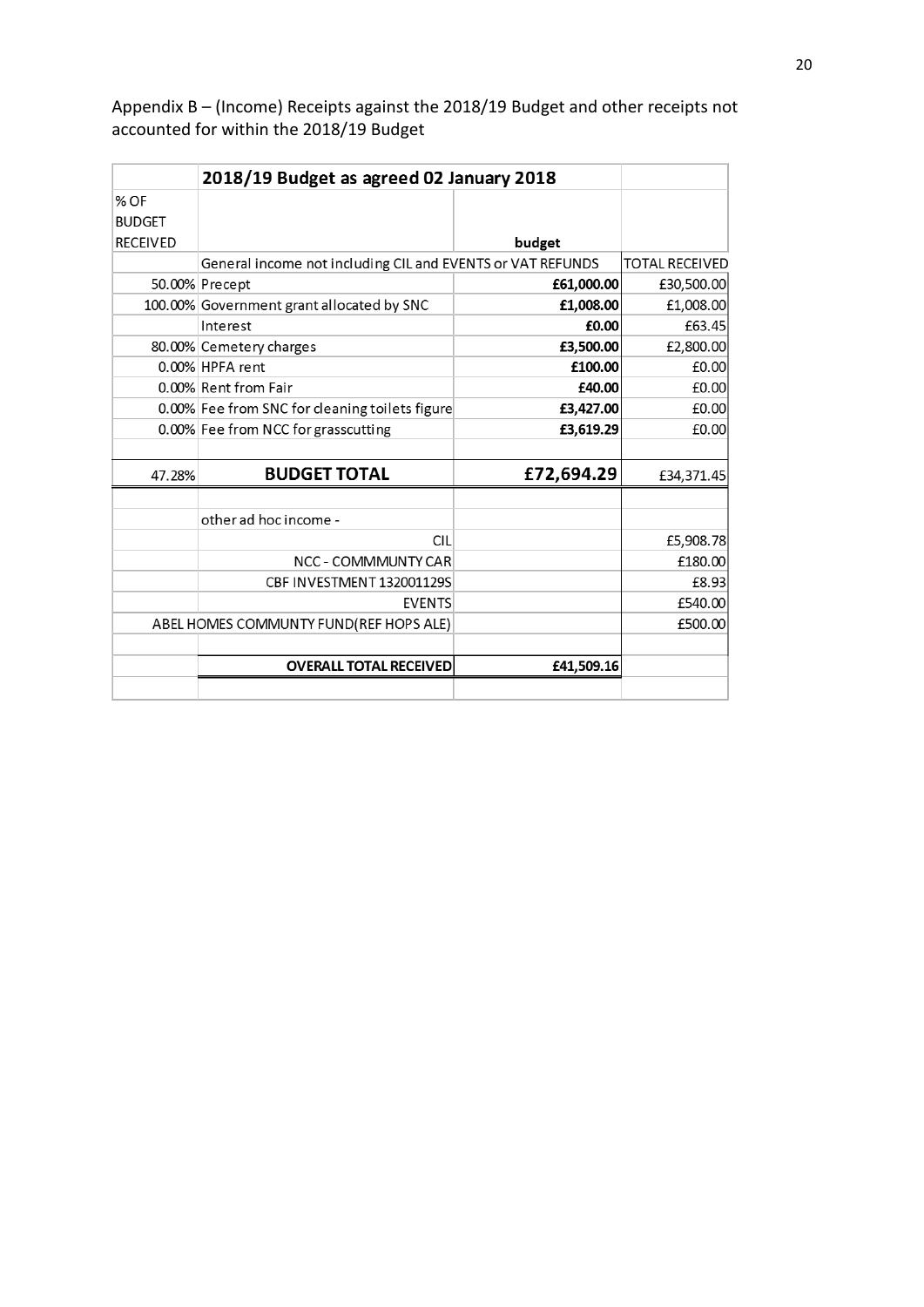## Appendix C – Reserve Figures

|                                      | Cash Book Balance 31 March 2018        |  | 171,567.14                                                                |                                                  |  |  |  |  |  |
|--------------------------------------|----------------------------------------|--|---------------------------------------------------------------------------|--------------------------------------------------|--|--|--|--|--|
| OF WHICH THE FOLLOWING IS DESIGNATED |                                        |  |                                                                           |                                                  |  |  |  |  |  |
|                                      | CIL £                                  |  | 53,884.26 OF WHICH £7400 DEGINATED FOR PARISH PARTNERSHIP 2018/19 PROJECT |                                                  |  |  |  |  |  |
|                                      | BUS SHELTER PLAQUE E                   |  | 300.00                                                                    |                                                  |  |  |  |  |  |
|                                      | MONEY FROM CHURCH FOR CAR PARK DRAIN E |  |                                                                           | 100.00 UNABLE TO UNDERTAKE AS NOT OWNERS OF LAND |  |  |  |  |  |
|                                      | CAPITAL FUND E                         |  | 10,229.89 STREET LIGHT REPLACEMENT                                        |                                                  |  |  |  |  |  |
|                                      | EVENTS £                               |  | 3,061.72                                                                  |                                                  |  |  |  |  |  |
|                                      |                                        |  |                                                                           |                                                  |  |  |  |  |  |
|                                      | TOTAL £                                |  | 67,575.87                                                                 |                                                  |  |  |  |  |  |
|                                      | RFMAINDFR f                            |  | 103,991.27                                                                |                                                  |  |  |  |  |  |
|                                      |                                        |  |                                                                           |                                                  |  |  |  |  |  |

### SUMMARY OF RESERVE FUNDS AS AGREED IN JUL 2017 AND SUGGESTED FIGURES FOR RESERVES HELD 31.03.18

| Summary of the reserves funds:                |         |                     |   |                   |                    |  |
|-----------------------------------------------|---------|---------------------|---|-------------------|--------------------|--|
|                                               |         |                     |   |                   |                    |  |
|                                               |         |                     |   |                   |                    |  |
| General reserve - one quarter of precept      |         | £ 13,750 (2017 -18) | £ | 15,250.00 2018/19 |                    |  |
| Street furniture                              |         | 28,700 £            |   | 28,700.00         |                    |  |
| Cemetery & Churchyard                         |         | 18,500 £            |   | 16,500.00         |                    |  |
| Skate park                                    |         | 5000 $E$            |   | 6,670.00          |                    |  |
| Trees & ditches                               |         | 4000 £              |   | 3,000.00          |                    |  |
| Contingency                                   |         | 10,000 $E$          |   | 10,000.00         |                    |  |
| Defib                                         |         | $300$ $E$           |   | 300.00            |                    |  |
| Open space enhancement/acquisition            |         | $10,250$ £          |   | 10,250.00         |                    |  |
| <b>By-Elections</b>                           |         | $2500 \text{ f}$    |   | 2,500.00          |                    |  |
| Employment                                    |         | 5000 $E$            |   | 5,000.00          |                    |  |
| previous year outstanding invoices/underspend |         |                     | £ | 5,816.50          |                    |  |
|                                               |         |                     |   |                   |                    |  |
| <b>TOTAL</b>                                  | £98,000 |                     |   |                   | £ 103,986.50 TOTAL |  |
|                                               |         |                     |   |                   |                    |  |

### BREAKDOWN OF RESERVE FUNDS AS AGREED IN JUL 2017 AND SUGGESTED FIGURES FOR RESERVES HELD 31.03.18